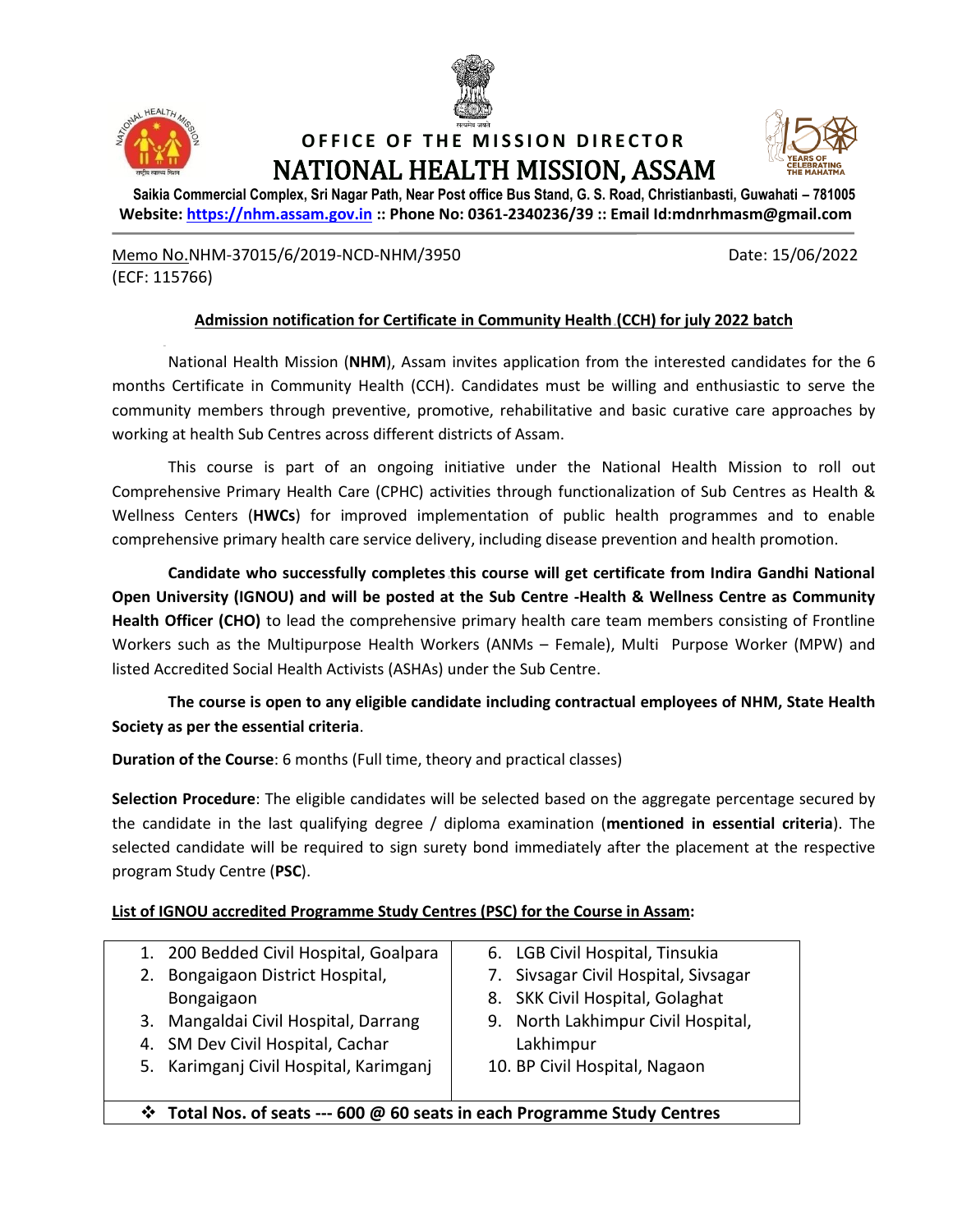



# **OFFICE OF THE MISSION DIRECTOR** NATIONAL HEALTH MISSION, ASSAM



**Saikia Commercial Complex, Sri Nagar Path, Near Post office Bus Stand, G. S. Road, Christianbasti, Guwahati – 781005 Website: [https://nhm.assam.gov.in](https://nhm.assam.gov.in/) :: Phone No: 0361-2340236/39 :: Email Id:mdnrhmasm@gmail.com**

### **The eligibility criteria for applying for the Certificate Program is as follows**:

### **Essential Criteria:**

- $\triangleright$  B.Sc (Nursing) / Post Basic B.Sc Nursing Registered Nurse Registered Midwife (RNRM) from a recognized Institute / Bachelor of Science in Nursing from a recognized Institute or University / GNM Course passed & registered with Assam Nurses Midwives & Health Visitors Council.
- Eess than 35 years of age, which is relaxed by 5 years for the SC and ST candidates as on 1<sup>st</sup> July 2022.

#### **Desirable Criteria:**

- $\triangleright$  Proficiency in regional/local language and dialect
- $\triangleright$  Work experience in the public health system preferably at the Primary/Community Health Center level will be given weightage in case of large number of applicants.

The candidate must submit the following documents for the purpose of screening and preparation of merit list;

- **i) All mark sheets of last Qualifying Exam as mentioned in Essential Criteria.**
- **ii) Provisional/Final Degree Certificate**
- **iii) Registration Certificate/Council Registration Certificate**
- **iv) In case of NHM (in-service) candidates, the copy of Appointment Letter and NOC from respective Joint Director of Health Services.**
- **v) Work experience certificate.**
- **vi) Age proof certificate.**
- **vii) Candidates applying under reserved category will have to attach a copy of their caste certificate, issued by competent authority**

All applications will be subjected to a screening process and candidates will be shortlisted on the basis of total aggregate marks in their last qualifying course/qualification i.e, Merit Wise and highest qualification as mentioned in Essential Criteria.

#### **Note**

**Applicants must submit their documents both online at [https://nhm.assam.gov.in](https://nhm.assam.gov.in/) and offline in the A4 size envelope mentioning the Name of the Post to the o/o The Mission Director, National Health Mission, Saikia Commercial Complex, Christian Basti, Guwahati, Assam, PIN – 781005**

**Last date of receipt of application is 30th June 2022.** 

*All the selected candidates, while joining admission counseling must submit an UNDERTAKING stating that s/he will join 6 months CCH course. After submitting UNDERTAKING, if any one drops from joining the selected Program Study Centre then s/he will have to pay back the admission fee of Rs. 15000 (Fifteen Thousand Only).*

#### **Stipend / Remuneration During the Course:For In-service NHM Candidates:**

 Respective Remuneration/Salary per month + Rs. 10,000/- per month for Fooding / Lodging for a maximum of six months

#### **For Other Candidates:**

 Stipend Rs. 10,000/- per month + Rs. 10,000/- per month for Fooding / Lodging for a maximum of six months.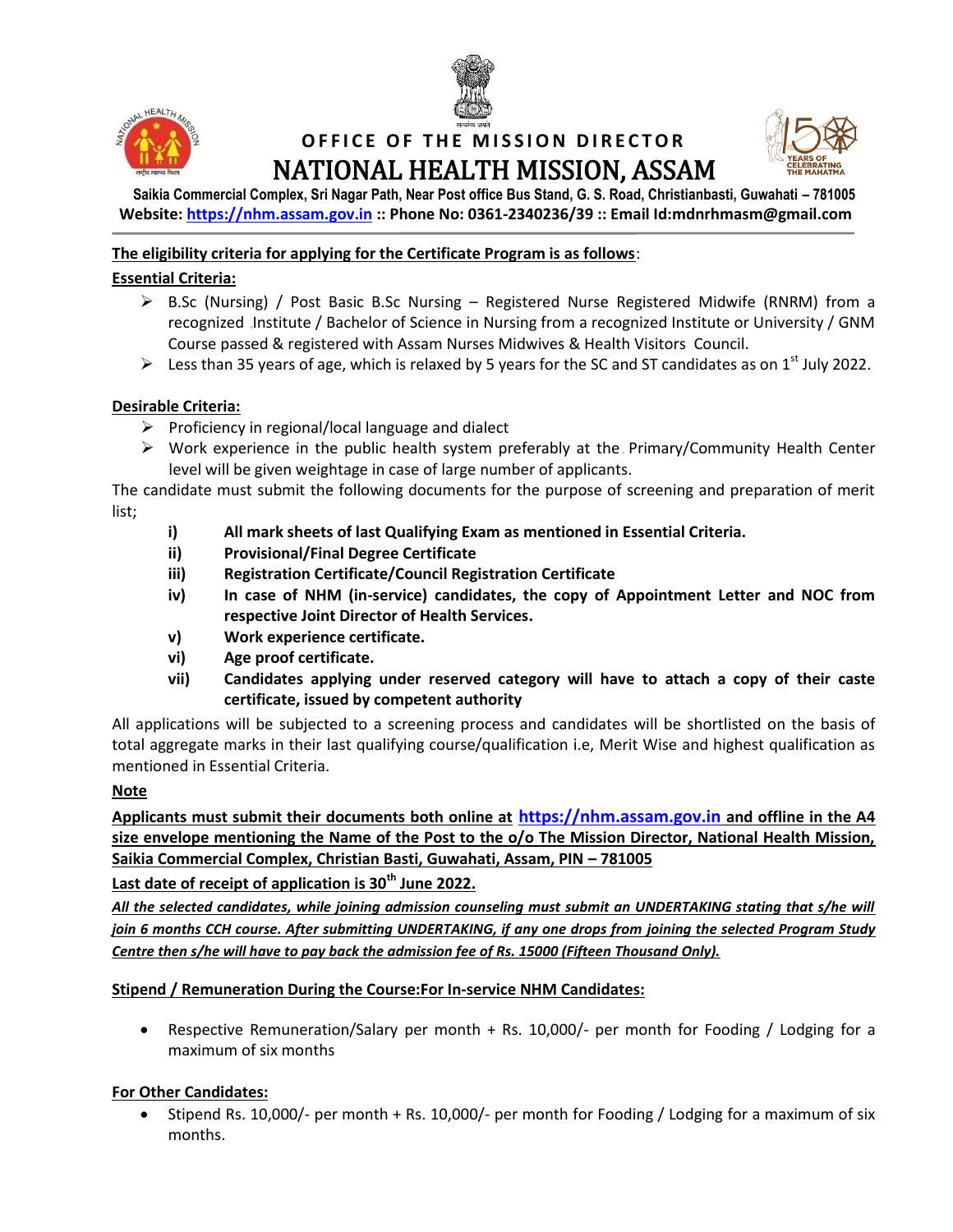

**OFFICE OF THE MISSION DIRECTOR** NATIONAL HEALTH MISSION, ASSAM



**Saikia Commercial Complex, Sri Nagar Path, Near Post office Bus Stand, G. S. Road, Christianbasti, Guwahati – 781005 Website: [https://nhm.assam.gov.in](https://nhm.assam.gov.in/) :: Phone No: 0361-2340236/39::Email Id:mdnrhmasm@gmail.com**

**Remuneration**: On successful completion of the course, the CHOs, if absorbed under NHM,s/he will receive Rs. 25,000/ per month and performance based incentives up to Rs. 15,000/- per month**.**

> **Sd/-** Mission Director National Health Mission, Assam